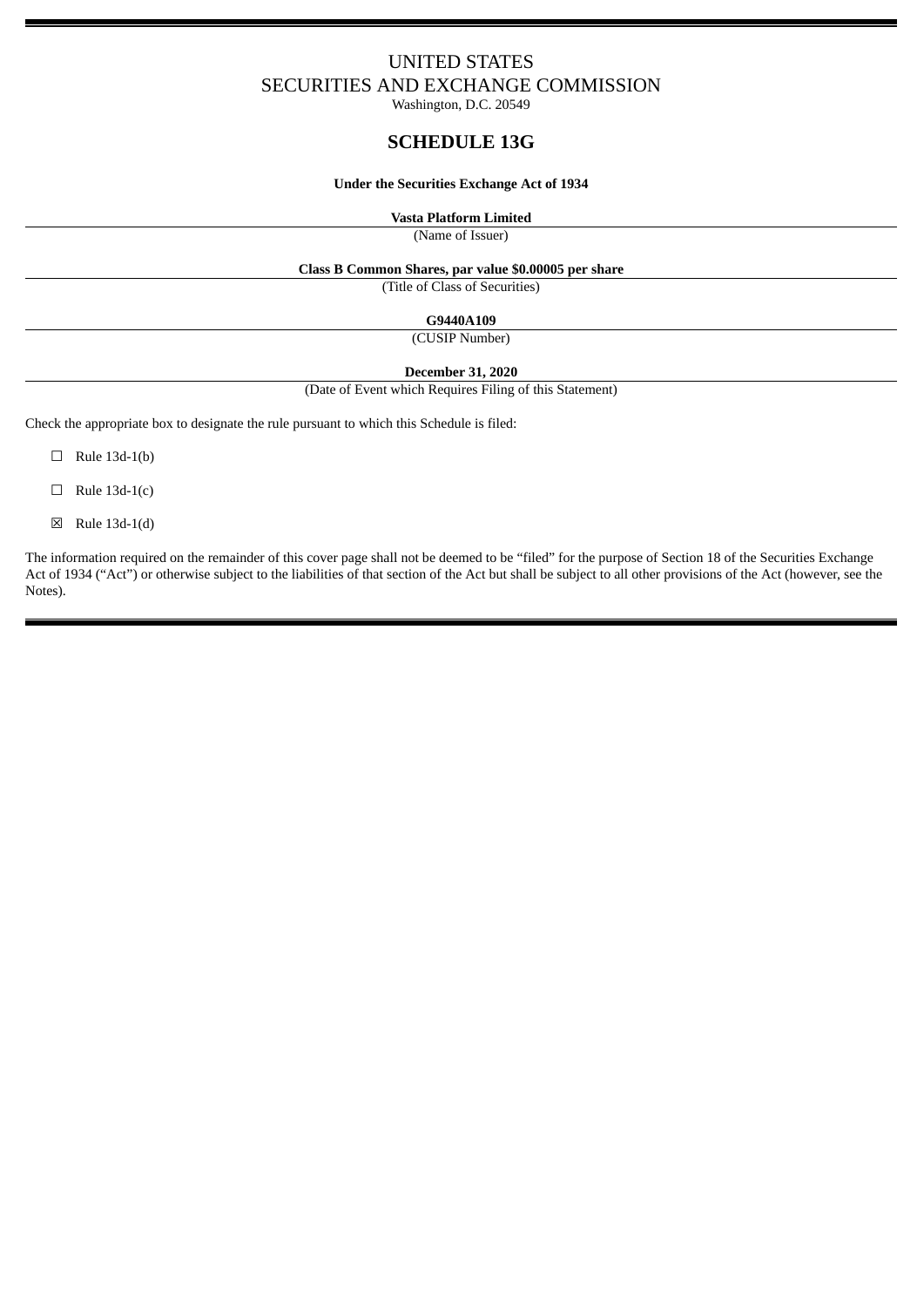| $\mathbf{1}$                                                                                                                                   | NAME OF REPORTING PERSON                                                   |   |                                                             |            |
|------------------------------------------------------------------------------------------------------------------------------------------------|----------------------------------------------------------------------------|---|-------------------------------------------------------------|------------|
|                                                                                                                                                | Cogna Educação S.A.                                                        |   |                                                             |            |
| $\overline{2}$                                                                                                                                 |                                                                            |   | CHECK THE APPROPRIATE BOX IF A MEMBER OF A GROUP            |            |
| $\overline{3}$<br><b>SEC USE ONLY</b>                                                                                                          |                                                                            |   |                                                             | (b) $\Box$ |
| $\overline{4}$                                                                                                                                 |                                                                            |   | CITIZENSHIP OR PLACE OF ORGANIZATION                        |            |
| <b>Brazil</b>                                                                                                                                  |                                                                            | 5 | <b>SOLE VOTING POWER</b>                                    |            |
| <b>NUMBER OF</b><br><b>SHARES</b><br><b>BENEFICIALLY</b><br><b>OWNED</b><br><b>BY EACH</b><br><b>REPORTING</b><br><b>PERSON</b><br><b>WITH</b> |                                                                            |   | 64,436,093                                                  |            |
|                                                                                                                                                |                                                                            | 6 | <b>SHARED VOTING POWER</b>                                  |            |
|                                                                                                                                                |                                                                            | 7 | <b>SOLE DISPOSITIVE POWER</b><br>64,436,093                 |            |
|                                                                                                                                                |                                                                            | 8 | SHARED DISPOSITIVE POWER                                    |            |
| $\overline{9}$                                                                                                                                 |                                                                            |   | AGGREGATE AMOUNT BENEFICIALLY OWNED BY THE REPORTING PERSON |            |
|                                                                                                                                                | 64,436,093                                                                 |   |                                                             |            |
| 10                                                                                                                                             | CHECK IF THE AGGREGATE AMOUNT IN ROW (9) EXCLUDES CERTAIN SHARES<br>$\Box$ |   |                                                             |            |
| PERCENT OF CLASS REPRESENTED BY AMOUNT IN ROW (9)<br>11                                                                                        |                                                                            |   |                                                             |            |
|                                                                                                                                                | $77.6\%(1)(2)$                                                             |   |                                                             |            |
| 12                                                                                                                                             | TYPE OF REPORTING PERSON                                                   |   |                                                             |            |
| $\mathsf C$                                                                                                                                    |                                                                            |   |                                                             |            |

(1) Represents the quotient obtained by dividing (a) the number of Class B common shares beneficially owned by the Reporting Person as set forth in Row 9 by (b) the sum of (i) 18,575,492 Class A common shares outstanding as of December 31, 2020, as reported by the Issuer to the Reporting Person, and (ii) the aggregate number of Class B common shares beneficially owned by the Reporting Person. The aggregate number of Class B common shares beneficially owned by the Reporting Person as set forth in clauses "(a)" and "(b)" of this footnote are treated as converted into Class A common shares only for the purpose of computing the percentage ownership of the Reporting Person.

(2) Each Class A common share is entitled to one vote, and each Class B common share is entitled to ten votes. The percentage reported does not reflect the ten for one voting power of the Class B common shares because the Class B common shares are treated as converted into Class A common shares for the purpose of this report.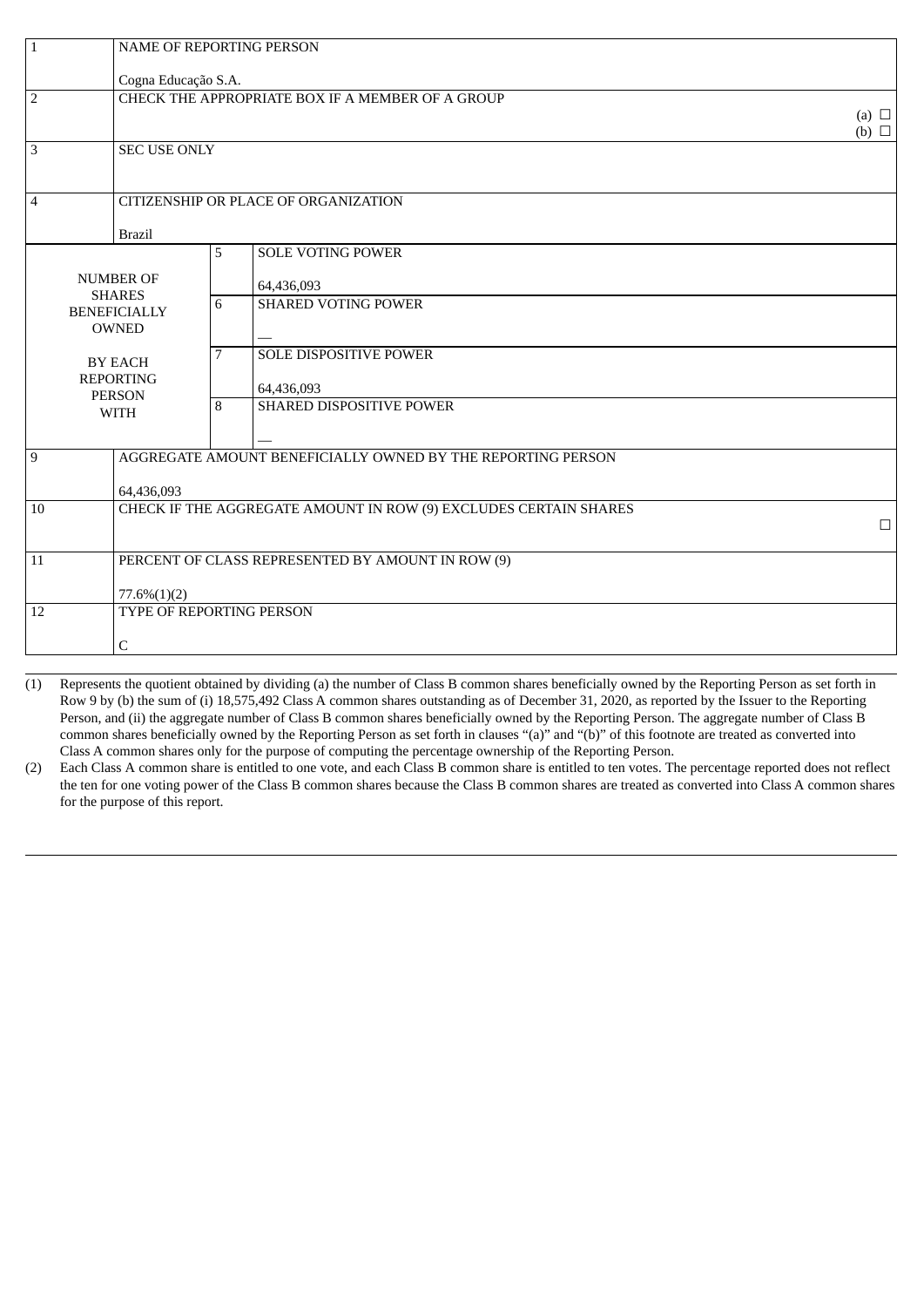#### **ITEM 1.** (a) Name of Issuer: Vasta Platform Limited (the "**Issuer**")

(b) Address of Issuer's Principal Executive Offices:

Vasta Platform Limited Av. Paulista, 901, 5<sup>th</sup> Floor Bela Vista, São Paulo—SP CEP 01310-0100, Brazil

#### **ITEM 2.** (a) Name of Person Filing: Cogna Educação S.A

(b) Address of Principal Business Office, or if None, Residence:

Cogna Educação S.A. Rua Santa Madalena Sofia, 25, 4<sup>th</sup> floor, Room 01, Vila Paris 01310-100, Minas Gerais – MG Brazil

(c) Citizenship or Place of Organization:

São Paulo, Brazil.

(d) Title of Class of Securities:

This Schedule 13G relates to the Issuer's Class B common shares, par value \$0.00005 per share.

(e) CUSIP Number:

G9440A109

#### **ITEM 3. IF THIS STATEMENT IS FILED PURSUANT TO SS.240.13D-1(B) OR 240.13D-2(B) OR (C), CHECK WHETHER THE PERSON FILING IS A:**

Not Applicable.

#### **ITEM 4. OWNERSHIP.**

The information set forth in Item 2 above is incorporated by reference for each Reporting Person.

(a) Amount beneficially owned:

See row 9 of the cover sheets of the Reporting Person.

(b) Percent of class:

See row 11 of the cover sheets of the Reporting Person.

- (c) Number of shares as to which the person has:
- (i) Sole power to vote or to direct the vote:

See row 5 of the cover sheets of the Reporting Person.

(ii) Shared power to vote or to direct the vote:

See row 6 of the cover sheets of the Reporting Person.

(iii) Sole power to dispose or to direct the disposition of:

See row 7 of the cover sheets of the Reporting Person.

(iv) Shared power to dispose or to direct the disposition of:

See row 8 of the cover sheets of the Reporting Person.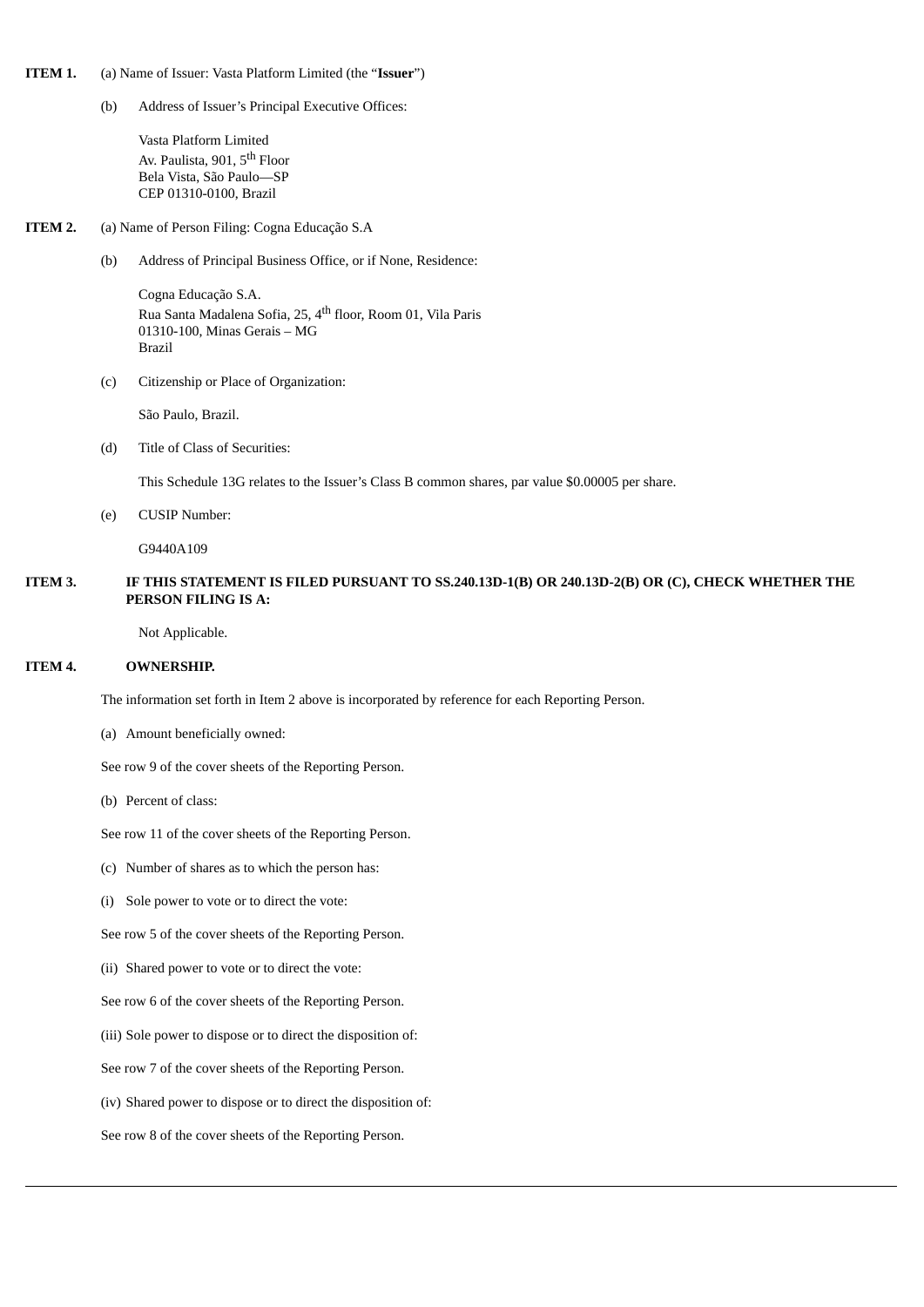#### **ITEM 5. OWNERSHIP OF FIVE PERCENT OR LESS OF A CLASS.**

Not Applicable.

## **ITEM 6. OWNERSHIP OF MORE THAN FIVE PERCENT ON BEHALF OF ANOTHER PERSON.**

Not Applicable.

# **ITEM 7. IDENTIFICATION AND CLASSIFICATION OF THE SUBSIDIARY WHICH ACQUIRED THE SECURITY BEING REPORTED ON BY THE PARENT HOLDING COMPANY.**

Not Applicable.

# **ITEM 8. IDENTIFICATION AND CLASSIFICATION OF MEMBERS OF THE GROUP.**

Not Applicable.

# **ITEM 9. NOTICE OF DISSOLUTION OF GROUP.**

Not Applicable.

## **ITEM 10. CERTIFICATIONS.**

Not Applicable.